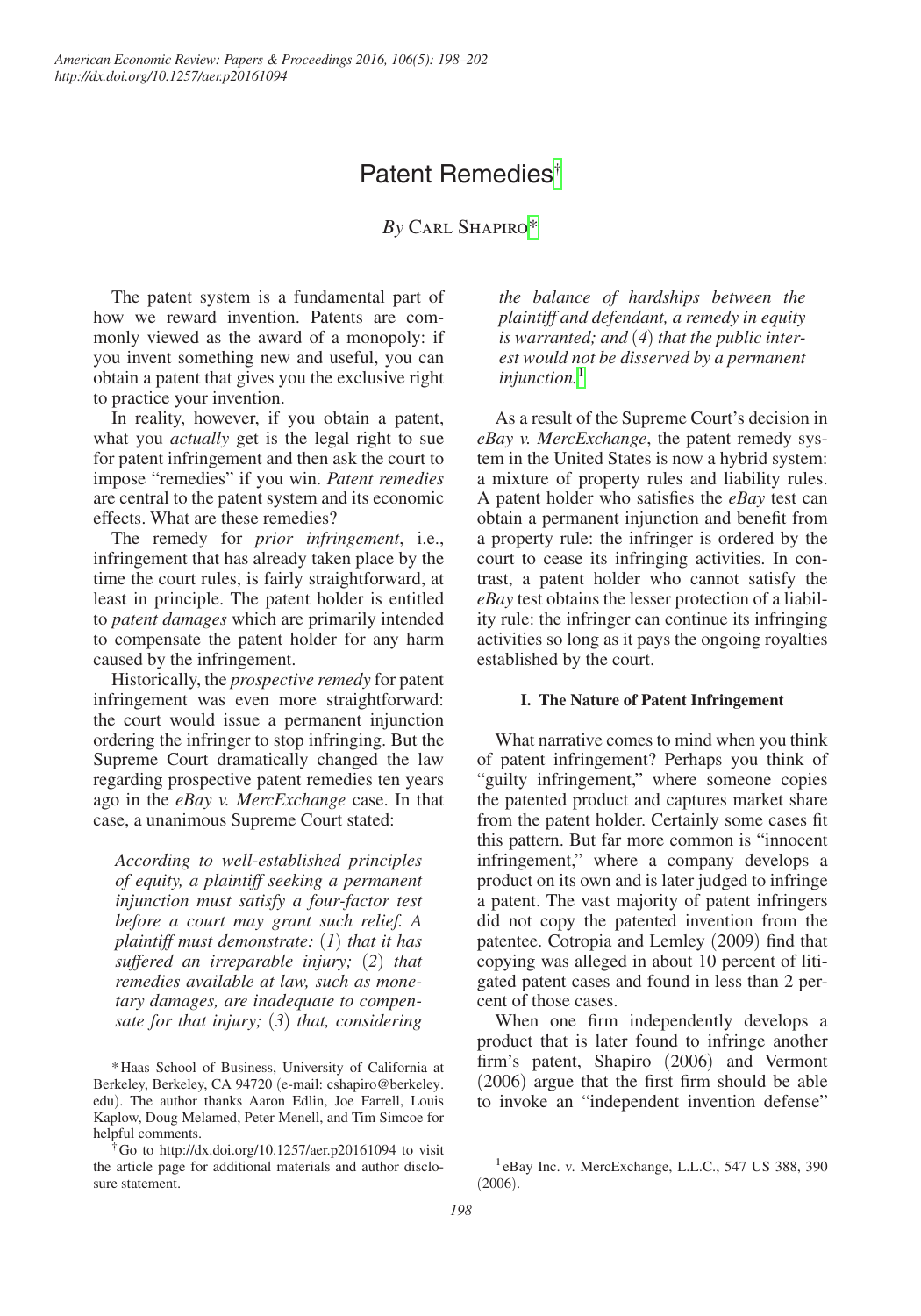to shield itself entirely from liability for patent infringement. Patent law provides no such defense, but these authors argue that requiring independent inventors to compensate patent holders for the harm caused by their infringing activity tends to over-reward patent holders at the expense of other innovators. Rather than viewing independent inventors as "injuring" the patent holder, one could just as well say that innovation by these firms is discouraged if they must pay royalties for using technology they invented on their own.

Furthermore, especially in the information technology sector, it can be very costly and difficult for a firm developing a new product to reliably identify all of the patents that might read on its product, much less to interpret the claims in those patents.[2](#page-1-0) Literally tens of thousands of patents can be read on a single product such as a smartphone or tablet. Given the large number of patents that might be asserted against a single product, the lack of clarity about the boundaries of those patents, and the probabilistic nature of patents, eliminating all acts of patent infringement is neither practical nor efficient.

# **II. Prospective Remedies under Patent Law**

The Patent Act (35 US code §284) states that patent damages shall be "adequate to compensate for the infringement." Put simply, compensatory damages are the basic patent remedy for prior infringement.<sup>3</sup> In situations where the patent holder competes against the infringing party, these damages typically come in the form of lost profits. In other cases, they come in the form of reasonable royalties.

Under the Supreme Court's *eBay v. MercExchange* decision, if monetary payments are adequate to compensate the patent holder, then mandating those payments as ongoing royalties is the preferred prospective remedy and no permanent injunction will be issued.

Given the goal of compensating the patent holder, it might seem puzzling that ongoing infringement is *ever* allowed; by issuing an

injunction, the court can insure that the patent holder is compensated for any future use of its patented technology, since the infringing firm cannot use that technology without the patent holder's consent. This argument is seductive but incomplete; an injunction can *over-reward* the patent holder by enabling the patentee to engage in patent holdup. Patent holdup can arise when designing around the patent is more costly after an infringement finding than it would have been when the product was initially developed.<sup>[4](#page-1-2)</sup> The ex post design-around costs include any profits foregone while the infringer is forced to withdraw its product from the market until it can offer a version that does not infringe. Justice Kennedy's concurrence in the *eBay v. MercExchange* case is explicit about this concern:

*When the patented invention is but a small component of the product the companies seek to produce and the threat of an injunction is employed simply for undue leverage in negotiations, legal damages may well be sufficient to compensate for the infringement and an injunction may not serve the public interest.*[5](#page-1-3)

Patent holdup is addressed under *eBay v*. *MercExchange* by balancing the hardships between the infringer and patent holder and in the public interest test.

Standard-essential patents provide an especially striking example of how a permanent injunction can over-reward the patent holder. Armed with an injunction, the owner of a patent that is essential to making Wi-Fi compliant devices could extract royalties vastly in excess of the royalties that the patent owner could have negotiated before its technology was included in the Wi-Fi standard.

The first two parts of the *eBay* four-part test ask whether the patent holder's harm from future infringement is "irreparable" and whether monetary payments are adequate to compensate for that harm. Irreparable harm and the inadequacy of monetary damages are difficult, if not impossible, to distinguish.<sup>6</sup> Economists may

<span id="page-1-0"></span><sup>&</sup>lt;sup>2</sup>See Federal Trade Commission (2011) and Lee and Melamed (2016). Clearing component inputs is especially

<span id="page-1-1"></span>problematic.<br> $3$ See Cotter (2013). The analysis below does not address enhanced damages, which aim to deter "willful infringement."

<span id="page-1-2"></span><sup>4</sup>For extensive treatments of patent holdup, see Lemley and Shapiro (2007) and Cotter (2009).<br> ${}^{5}$ eBay v. MercExchange, L.L.C., 547 US 388 at 396-7

<span id="page-1-3"></span> $(2006)$ .<br><sup>6</sup>Cotter (2013, p. 102) calls them functionally identical.

<span id="page-1-4"></span>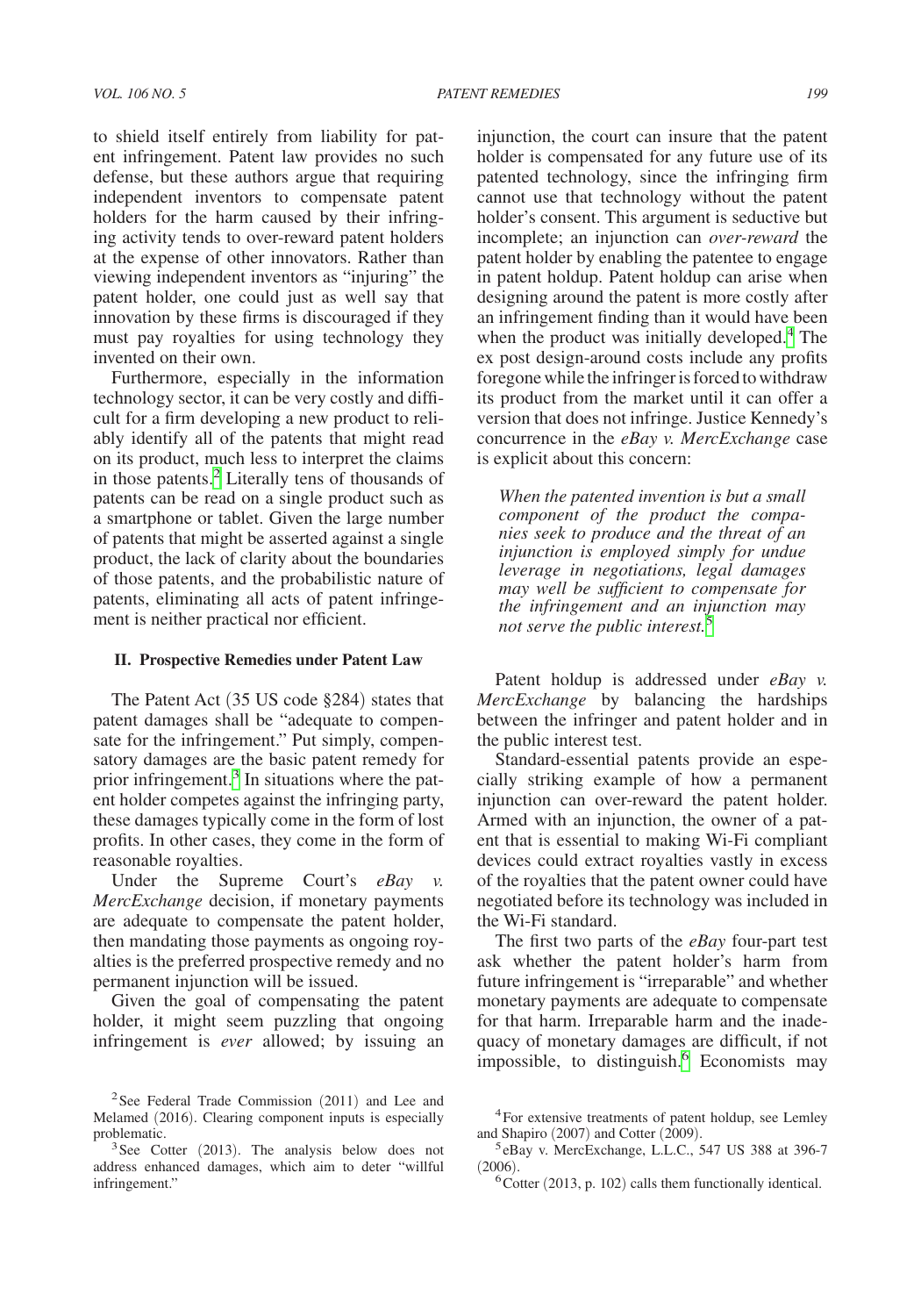wonder why monetary payments are not *always*  adequate to compensate for commercial harm.

Courts applying the first two parts of the *eBay* test ask whether they can identify and award ongoing royalties that will compensate the patent holder with reasonable accuracy. In cases where the patent holder and the infringer compete, the courts often find it difficult to determine how much the patent holder will be harmed by ongoing competition from the infringer. This is true even if the court has just awarded lost profits damages for prior infringement. This difficulty is understandable, since market conditions in the future may differ markedly from those in the past.

Seaman (forthcoming) finds that 84 percent of requests for permanent injunctions were granted in cases where the patent holder and the infringer compete. The leading cause of irreparable harm found by the courts was loss of market share. In contrast, only 21 percent of such requests were granted in cases where the patent holder and the infringer were *not* competitors. The courts are likely to find monetary damages adequate in cases where the patent holder broadly licenses the patent in question or has previously offered to license that patent to the infringing firm.

Awarding ongoing royalties can be quite straightforward in cases where the harm to the patent holder comes in the form of lost royalty income. In principle, the ongoing royalty rate should equal the reasonable royalty rate used to assess the damages from prior infringement. As pointed out by Lemley (2011), once reasonable royalties have been determined based on the hypothetical ex ante negotiation between the two parties, logically those royalties should apply equally well to future infringement as to prior infringement[.7](#page-2-0)

### **III. Compensating the Patent Holder**

The choice between an injunction and ongoing royalties is a choice between using a property rule and using a liability rule. There is an extensive literature comparing these two types of rules, going back to Calabresi and Melamed

(1972). Kaplow and Shavell (1996) argue that a liability rule is superior for controlling harmful externalities but a property rule is better for "the taking of things."

Suppose downstream firm *D* has been found to infringe *P*'s patent. What happens next? If the two parties can then bargain efficiently, the Coase theorem predicts that *D*'s ongoing use of the patented technology will be the same under either remedy regime. If the two parties do not bargain efficiently, the remedy regime affects what happens in the event of a bargaining impasse. As a result, *D* is less likely to use the patented technology if an injunction is issued than if ongoing royalties are awarded. Therefore, much like the analysis in Kaplow and Shavell (1996), an injunction leads to higher ex post joint profits in situations where there are no gains from trade, but ongoing royalties leads to higher ex post joint profits in situations with gains from trade.

But the central goal of the patent remedy system is to compensate the patent owner for any infringement, not to achieve ex post efficiency. Shapiro (2016) develops a model comparing injunctions versus ongoing royalties based on how well they achieve this goal. He shows that injunctions are ideal in situations where the downstream firm has no switching costs, i.e., can design around the patent just as easily ex post as ex ante. However, if patent holdup is a factor, and if *P* and *D* do not compete, ongoing royalties tend to perform better in properly rewarding the patent holder.

The key factors that determine which remedy regime performs better are (i) whether there are ex post gains from trade; (ii) the magnitude of any switching costs; and (iii) the accuracy with which the court is able to measure the harm to the patent holder from future infringement. Ongoing royalties perform well if there are ex post gains from trade, which is the norm if *P* and *D* do not compete, and if the switching costs are large relative to the errors with which the court measures harm.

There is a nifty remedy that mixes a property rule with a liability rule: the court can award an injunction but *delay* that injunction to give the infringer time to design around the patent. The infringer pays ongoing royalties until the injunction takes effect. Lemley and Shapiro (2007) advocate this hybrid remedy, which has been used repeatedly by the courts since *eBay v. MercExchange.*

<span id="page-2-0"></span><sup>7</sup>Nonetheless, the Federal Circuit has indicated that the ongoing royalty rate can exceed the reasonable royalty rate used for patent damages. See Amado v. Microsoft 517 F.3d 1353, 1362 (2008). Seaman (2015, p. 239) finds that the median ratio of the ongoing royalty rate to the prejudgment royalty rate was 1.34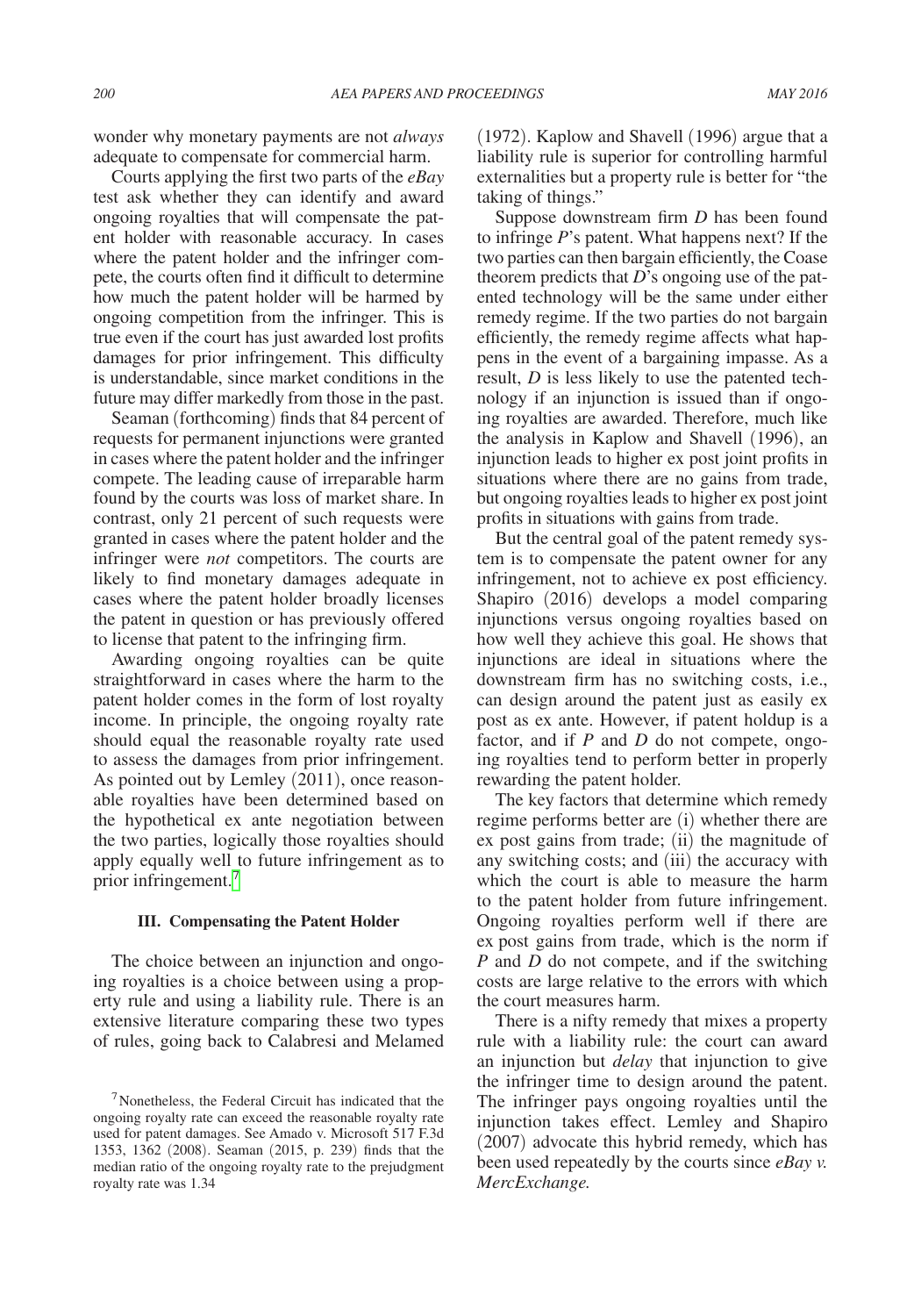#### **IV. Impact on Ex Ante Licensing Terms**

We now ask how injunctions versus ongoing royalties affect ex ante licensing, i.e., licensing when the downstream firm is first developing its product. As noted above, very often such licensing is not feasible, due to the large number of patents and vague patent boundaries. The analysis here applies to situations where ex ante licensing is feasible and mutually beneficial.

Patent licensing always takes place in the shadow of litigation: if no license agreement is reached, the patent holder may sue the downstream firm for infringement. Therefore, the remedy regime that will apply if the patent holder wins in court influences the licensing negotiations. We now explain a fundamental reason why the ongoing royalties remedy is superior to the injunction remedy in terms of its impact on ex ante licensing negotiations. This analysis, based on Shapiro (2010), applies whenever (i) the outcome of patent litigation is uncertain, and (ii) designing around the patent is less costly ex ante than it will be after the resolution of the patent litigation.

Consider the ex ante negotiation between the patent holder and the downstream firm. Suppose the value to *D* of using the patented technology is *V*, *P* does not compete against *D*, and the gains from trade are *V*. Assume that whenever *P* and *D* bargain, they split the gains from trade equally, and that the patent remedy will be an injunction in situations where the infringer has no switching costs. If the patent were known to be valid, *P* and *D* would negotiate a royalty payment of *V*/2. In terms of patent law, the reasonable royalty for this ironclad patent is *V*/2.

In reality, however, patents are probabilistic: if a patent is litigated, the court may or may not find it to be valid and infringed.<sup>[8](#page-3-0)</sup> Suppose there is a probability  $\theta$  that *P*'s patent will be judged valid and infringed by *D*'s product. If this uncertainty could be resolved instantly, *P* would win with probability  $\theta$  and then get  $V/2$ . If *P* and *D* are risk neutral, they would negotiate a royalty of  $\theta V/2$ . This provides a good benchmark payoff for the patent holder who is entitled to the reasonable royalty of  $V/2$  only if its patent is valid and infringed.

We now suppose, more realistically, that uncertainty about patent validity and infringement cannot be resolved instantly. This puts *D*  in a bind. If *D* does not obtain a patent license right away, *D* has two ways to develop its product. First, *D* can design around the patent, giving up the value *V* of the patented technology. If this is *D*'s threat point, *D* will end up paying a royalty of  $V/2$ , just as if the patent were valid for sure. Alternatively, *D* can forge ahead with product development, risking infringement liability. Suppose that taking this route would require *D* to incur switching costs of *K* in the event *D*  later loses the infringement case and is forced to redesign its product to avoid infringing *P*'s patent. What is *D*'s expected royalty payment under this strategy? If *P* loses the patent litigation, *D* can use the patented technology free of charge. If *P* wins the patent litigation and gets an injunction, *D* will be in a weak negotiating position: *D*'s willingness to pay for a patent license then will be  $V + K$ . Splitting those gains from trade means that *D* will pay a royalty of  $(V + K)/2$ . *D*'s expected royalty is therefore  $\theta(V + K)/2$ .

In equilibrium, the ex ante royalty paid by the downstream firm equals the smaller of *V*/2 and  $\theta(V + K)/2$ . If the patent is relatively strong,  $\theta > V/(V + K)$ , then *D*'s better threat point is to design around the patent. In this case, *D* pays *V*/2 rather than the benchmark amount of  $\theta$ *V*/2. The negotiated royalties are a multiple  $1/\theta$  of the benchmark level. If the patent is relatively weak,  $\theta < V/(V + K)$ , then *D*'s better threat point is to forge ahead, risking exposure to patent holdup. In this case, *D* pays  $\theta(V + K)/2$ rather than the benchmark amount of θ*V*/2. The negotiated royalties are a multiple  $(V + K)/V$  of the benchmark level.

This analysis tells us that ex ante licensing negotiations will result in royalties *higher* than the level of reasonable royalties if the court is expected to use an injunction remedy.

# **REFERENCES**

- **Calabresi, Guido, and A. Douglas Melamed.** 1972. "Property Rules, Liability Rules, and Inalienability: One View of the Cathedral." *Harvard Law Review* 85 (6): 1089–1128.
	- **Cotropia, Christopher A., and Mark A. Lemley.**  2009. "Copying in Patent Law." *North Carolina Law Review* 87 (5): 1421–66.

<span id="page-3-0"></span><sup>8</sup>Lemley and Shapiro (2005) discuss the economic implications of the fact that patents are probabilistic.